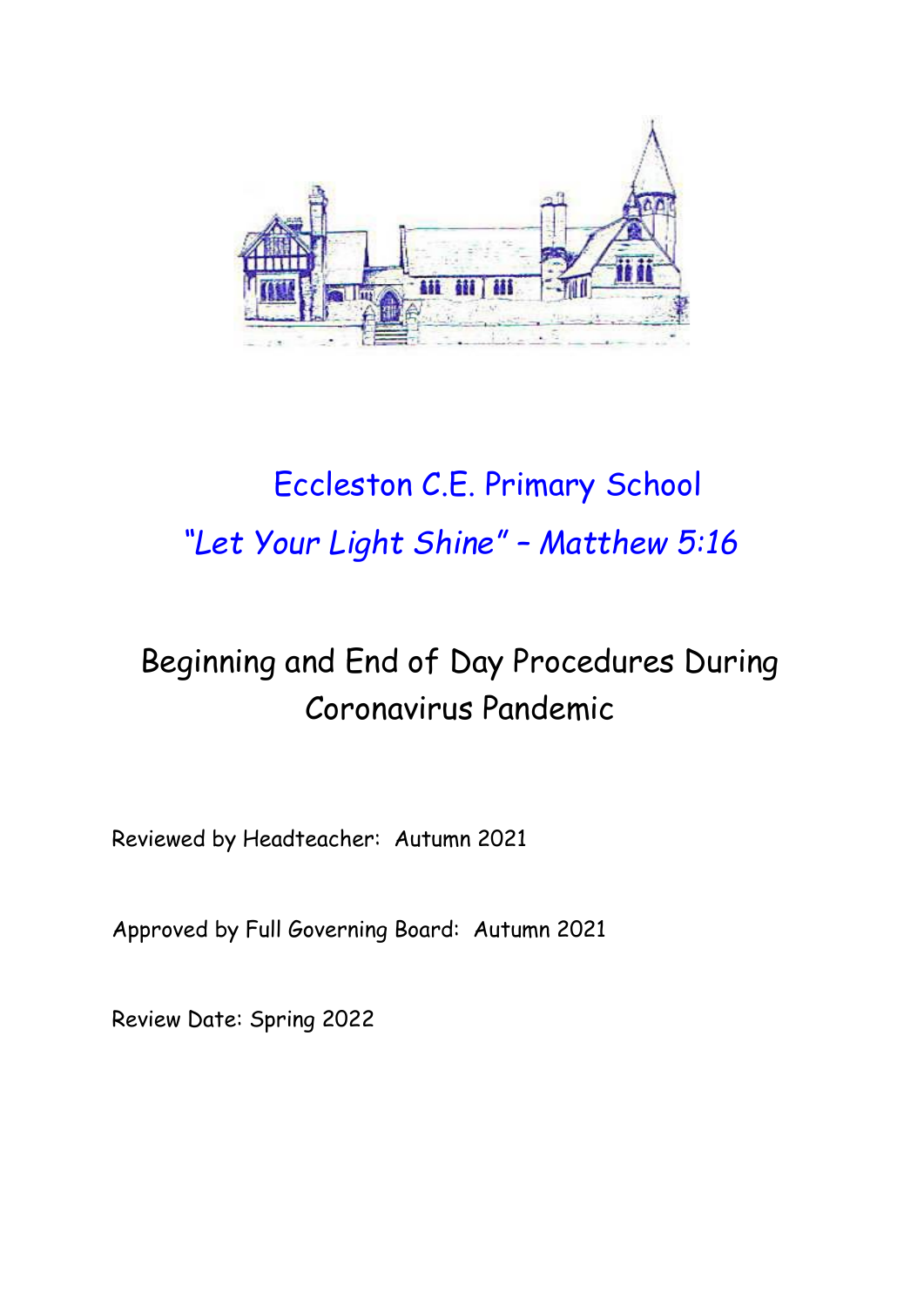# **ECCLESTON CE PRIMARY SCHOOL**

#### **Our Vision Statement**

At Eccleston C of E Primary School we are united in our vision to prepare our children for life in the modern world.

**We will do this by instilling a lifelong love of learning and embedding Christian values that reflect the example Jesus has set.**

**We strive for excellence in all we do, enabling all members of our school to flourish.**

# **Beginning and End of Day Procedures During Coronavirus Pandemic**

#### **Beginning of Day**

- All parents will be regularly informed of the protocol for dropping off during the pandemic
- Parents will be encouraged to wear a face covering
- Parents will be encouraged to drop off quickly at the gates and not socialise or chat to school staff
- Foxes and Badger Classes will arrive at the front gate at 8.45am and be met by a member of staff
- Squirrel Class will arrive at the front gate at 8.55 and be met by a member of staff
- Rabbits Class will arrive at the front gate at 9.05am and be met by a member of staff
- Once all the children are in school, doors will be locked
- Parents will not be allowed onto the school grounds without a prior appointment
- Persistent late comers will be recorded as unauthorised for the morning session and reminded about the dangers of 'cross bubbling'
- Parents are asked to let school know by 10am if their child will not be attending that day. If a child is absent and a phone call has not been received, school will ring home to check on the child.
- In the event of lockdown, the same procedures will be in place for children of key workers
- If engaging in remote learning, a record of children not attending will be kept and followed up if appropriate